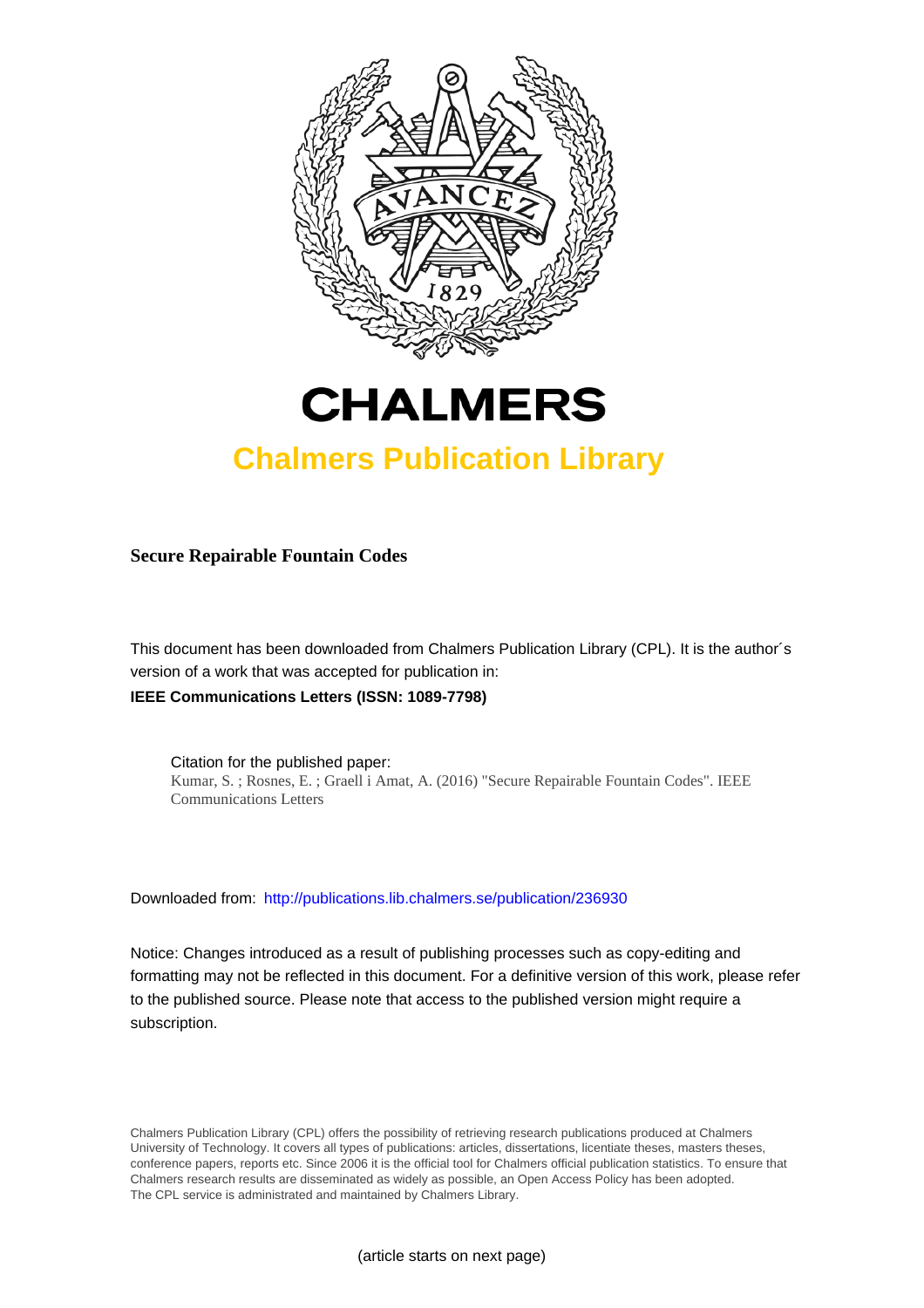# Secure Repairable Fountain Codes

Siddhartha Kumar, *Student Member, IEEE*, Eirik Rosnes, *Senior Member, IEEE*, and Alexandre Graell i Amat, *Senior Member, IEEE*

*Abstract*—In this letter, we provide the construction of repairable fountain codes (RFCs) for distributed storage systems that are information-theoretically secure against an eavesdropper that has access to the data stored in a subset of the storage nodes and the data downloaded to repair an additional subset of storage nodes. The security is achieved by adding random symbols to the message, which is then encoded by the concatenation of a Gabidulin code and an RFC. We compare the achievable code rates of the proposed codes with those of secure minimum storage regenerating codes and secure locally repairable codes.

#### I. INTRODUCTION

The design of information-theoretically secure distributed<br>storage systems (DSSs) has attracted a significant interest<br>in the last four waves [1], [2], DSSs was agguing a symptom storage systems (DSSs) has attracted a significant interest in the last few years [1], [2]. DSSs use erasure correcting codes (ECCs) to yield fault tolerance against storage node failures. The resiliency of the DSS against passive attacks is a good measure of its security. Passive attacks are those where the attacker (referred to as the eavesdropper) gains access to a subset of storage nodes and thereby to partial information on the data stored on the DSS. Information-theoretic security against such attacks involves mixing of information symbols (called the *message*) with random symbols, prior to encoding by an ECC, in a manner such that the eavesdropper does not gain any information about the original message even if he has access to some code symbols.

Using this idea, [1], [2] provided explicit constructions of minimum storage regenerating (MSR) codes that achieve security for an  $(\ell_1, \ell_2)$  eavesdropper model where the eavesdropper has access to the content of  $\ell_1$  storage nodes and the data that needs to be downloaded to repair  $\ell_2$  additional storage nodes. The design of secure locally repairable codes (LRCs) was also addressed in [2]. In particular, to achieve security, random symbols are appended to the message and the resulting vector of symbols is precoded by a Gabidulin code [3] prior to encoding by an LRC (or MSR code) in [2]. Achieving security comes at the expense of a lower code rate with respect to the original LRC (or MSR code), due to appending random symbols to the message [2]. For the LRC- and MSRbased secure codes, the authors in [2] derived the maximum message size (equivalently, the maximum code rate) that allows to achieve security. Moreover, the code constructions in [2] achieve this maximum. A sufficient condition for the

S. Kumar and E. Rosnes are with the Department of Informatics, University of Bergen, N-5020 Bergen, Norway, and the Simula Research Lab (e-mail: kumarsi@simula.no; eirik@ii.uib.no).

information leakage to the eavesdropper to be zero was also given in [1], [2].

LRCs [4] and MSR codes [5] are appealing code families because they are repair efficient. Repairable fountain codes (RFCs) are another class of repair-efficient ECCs [6]. Like LRCs, they yield a good locality, which implies that few storage nodes are involved in the repair of a failed node.

In this letter, we present the construction of RFCs that are information-theoretically secure for the  $(\ell_1, \ell_2)$  eavesdropper model. As in [2], we achieve security by appending random symbols to the message and precoding by a Gabidulin code. We prove that the proposed code construction is completely secure for the  $(\ell_1, \ell_2)$  eavesdropper model. To prove security, we give a necessary condition for the information leakage to the eavesdropper to be zero, thus extending the sufficient condition in [1], [2]. Our proof differs from the one in [1], [2] and is based on simple information theory equalities. We compare the achievable code rates (the maximum code rate that allows to achieve security) of the proposed codes with those of secure MSR codes and LRCs in [2]. We show that, for a given rate of the underlying code (RFC, LRC, or MSR code), secure RFCs yield the same achievable code rates as those of secure LRCs and better than those of secure MSR codes when the rate of the underlying code is high enough.

#### II. SYSTEM MODEL

We consider a DSS with *n* storage nodes, each storing one symbol. A message  $m = (m_1, m_2, \ldots, m_k)$ , of length *k* symbols  $m_i \in \text{GF}(q^p)$ ,  $i = 1, ..., k$ , where *q* is a prime and  $p$  is a positive integer, is first encoded using an  $(n, k)$  ECC of rate  $R = k/n$  into a codeword  $c = (c_1, c_2, \ldots, c_n)$  of length *n*. Each of the *n* code symbols  $c_i$ ,  $i = 1, \ldots, n$ , is then stored into a different storage node. We assume that code symbol *c*<sup>i</sup> is stored in the *i*th storage node and, with a slight abuse of notation, we will refer to both code symbol and storage node  $i$  by  $c_i$ .

Example 1. *The bipartite graph shown in Fig. 1(a) represents a message stored on a DSS with n* = 6 *storage nodes using a*  $(6, 4)$  *ECC*. *Each code symbol*  $c_i$ ,  $i = 1, \ldots, 6$ , *is a linear combination of its neighboring message symbols m*<sup>i</sup> *,*  $i = 1, \ldots, 4$  *(circles). Each code symbol (squares) is stored on a different storage node.*

## *A. Security Model*

We consider an  $(\ell_1, \ell_2)$  eavesdropper model [2], where the eavesdropper can passively observe, but not modify, the content of  $\ell = \ell_1 + \ell_2 < k$  storage nodes. Out of the  $\ell$  nodes, the eavesdropper can observe the symbols stored

The work of S. Kumar and E. Rosnes was partially funded by the Research Council of Norway (grant 240985/F20) and by Simula@UiB. A. Graell i Amat was supported by the Swedish Research Council under grant #2011-5961.

A. Graell i Amat is with the Department of Signals and Systems, Chalmers University of Technology, SE-41296 Gothenburg, Sweden (e-mail: alexandre.graell@chalmers.se).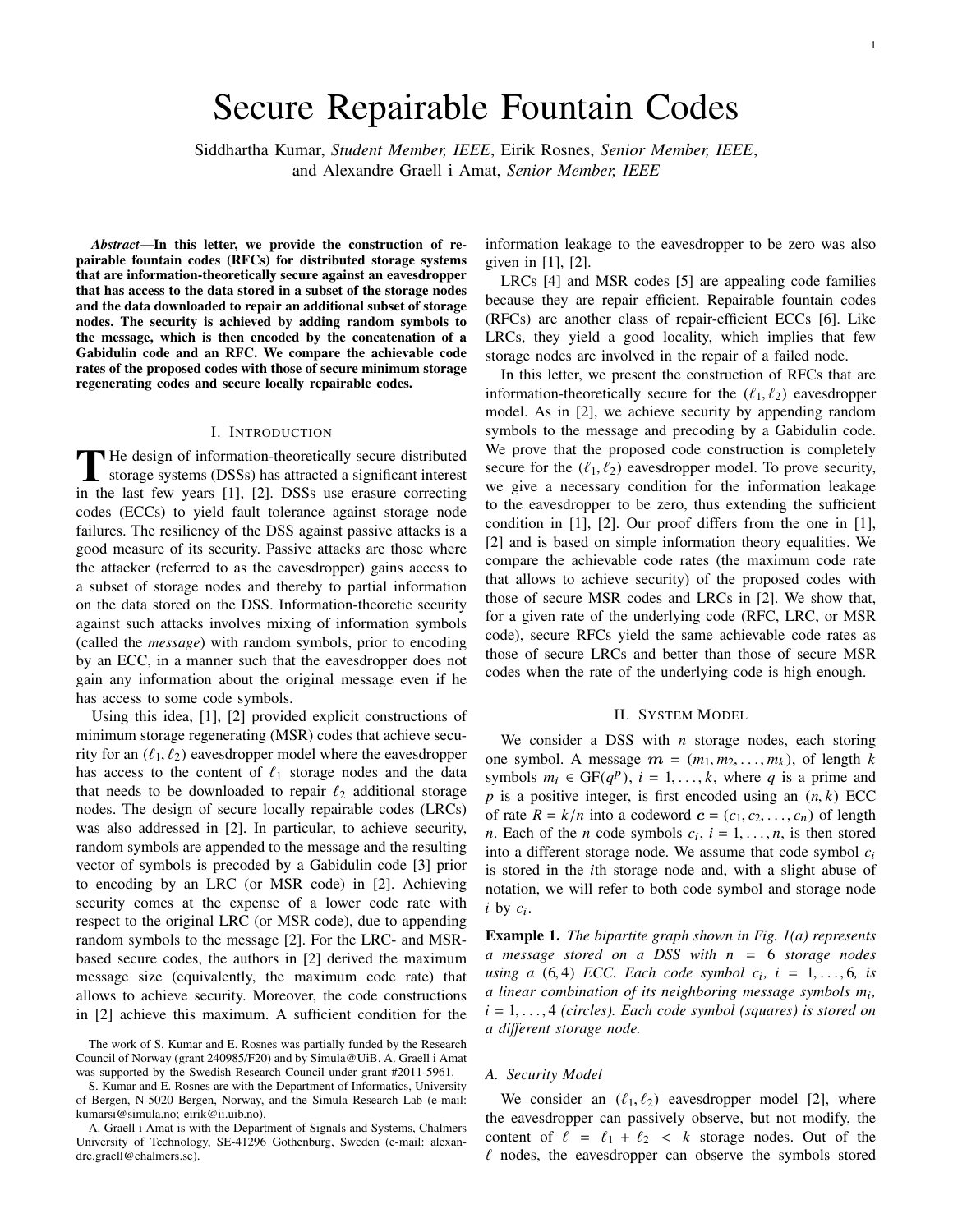

Fig. 1: A DSS with 6 storage nodes employing a  $(6, 4)$  ECC.  $m =$  $(m_1, m_2, m_3, m_4)$  is encoded into the codeword  $c = (c_1, c_2, c_3, c_4, c_5, c_6)$ . Each code symbol is stored in a storage node. (a) Bipartite graph of the (6, <sup>4</sup>) ECC; squares and circles represent code symbols (storage nodes) and message symbols, respectively. (b) Example of a (1, 1) eavesdropper, where  $S_1 = \{c_1\}$ and  $S_2 = \{c_2\}$  (in red). Gray symbols are the symbols that the eavesdropper obtains.

in a subset of  $\ell_1$  storage nodes, which we denote by  $S_1$  $(|S_1| = \ell_1)$ . Furthermore, it can observe the data downloaded during the repair of a subset of  $\ell_2$  storage nodes, denoted by  $S_2$  ( $|S_2| = \ell_2$ ), where  $S_1 \cap S_2 = \emptyset$ . This model is relevant in the scenario where nodes are located at different geographical locations. Peer-to-peer storage systems are examples of such DSSs [1]. We denote the subset of storage nodes from which data is downloaded to repair storage nodes in  $S_2$  by  $S_d$ . We will refer to the symbols the eavesdropper obtains as the *eavesdropped symbols*. We also assume that the eavesdropper has perfect knowledge of the ECC used for encoding.

Definition 1 ( [1], [2]). *Let* e *be the vector of eavesdropped symbols that the eavesdropper obtains from the storage nodes in* S<sup>1</sup> ∪ Sd*. A DSS storing a message* m *(possibly encoded by an ECC) is said to be* completely secure *against an*  $(\ell_1, \ell_2)$ *eavesdropper if the mutual information between the message and the eavesdropped symbols is zero, i.e.,*  $I(m; e) = 0$ .

Example 2. *Fig. 1(b) shows an example of a* (1, 1) *eavesdropper where*  $S_1 = \{c_1\}$  *and*  $S_2 = \{c_2\}$ *. Thus, the eavesdropper obtains*  $c_1 = m_1$  *and the downloaded data*  $c_5 = m_2 + m_4$  *and*  $c_4 = m_4$ , and thereby  $m_2$ , during the repair of  $S_2 = \{c_2\}$ . *In all, the eavesdropper obtains the symbols m*1, *m*2, *m*4*, and*  $c_5 = m_2 + m_4$ , *colored in gray in the figure.* 

#### III. GABIDULIN AND REPAIRABLE FOUNTAIN CODES

We summarize Gabidulin codes and RFCs, which are the building blocks of the secure RFCs presented in Section IV.

## *A. Gabidulin Codes*

Gabidulin codes are a class of rank codes [3]. An (*N*, *K*) Gabidulin code (over  $GF(q^p)$ ) of length *N*, dimension *K*, and minimum rank distance  $D_{\text{min}}$ , can correct up to  $D_{\text{min}} - 1$  rank erasures. Gabidulin codes are maximum rank distance codes, i.e., they achieve the Singleton bound,  $D_{\text{min}} \leq N - K + 1$ , and are obtained by evaluations of polynomials. More specifically, Gabidulin codes use linearized polynomials.

**Definition 2.** A linearized polynomial  $f(y)$  of degree  $t > 0$ *over GF*(*q* p ) *has the form*

$$
f(y) = \sum_{i=0}^{t} a_i y^{q^i},
$$

*where*  $a_i \in GF(q^p)$  *and*  $a_t \neq 0$ *.* 

A message  $m = (m_1, \ldots, m_K)$  is encoded using an  $(N, K)$ Gabidulin code as follows.

- 1) Construct a polynomial  $f(y) = \sum_{i=1}^{K} m_i y^{q^{i-1}}$ .
- 2) Evaluate  $f(y)$  at *N* linearly independent (over  $GF(q)$ ) points  $\{y_1, \ldots, y_N\} \subset \text{GF}(q^p)$  to obtain a codeword  $(f(y_1),...,f(y_N)).$

Decoding proceeds as follows.

- 1) Obtain any *K* evaluations at *K* linearly independent (over  $GF(q)$ ) points. Otherwise, decoding fails.
- 2) Perform polynomial interpolation on the *K* evaluations and recover the original message  $m$  by solving a system of linear equations.

## *B. Repairable Fountain Codes*

An  $(n, k)$  systematic RFC encodes a message  $m =$  $(m_1, \ldots, m_k) \in GF(q^p), q > k$ , into a codeword  $c =$  $(c_1, \ldots, c_n)$ , where  $c_i = m_i$  for  $i = 1, \ldots, k$ . The parity symbols  $c_i$ ,  $i = k + 1, \ldots, n$ , are constructed according to the following three-step procedure.

- 1) Successively select  $\xi = O(\log k)$  message symbols independently and uniformly at random with replacement.
- 2) For each of the  $\xi$  message symbols, a coefficient is drawn uniformly at random from  $GF(q) \subset GF(q^p)$ .
- 3) The parity symbol is then obtained as the linear combination of the  $\xi$  chosen message symbols, weighted by the corresponding coefficients.

Each of the *n* code symbols is stored in a different storage node. From the code construction, each parity symbol is a weighted sum of at most  $\xi$  message symbols. A parity symbol and the corresponding (at most)  $\xi$  message symbols is referred to as a local group. The existence of local groups is a hallmark of any ECC having low locality. Unlike LRCs, which have only disjoint local groups, RFCs also have overlapping local groups [6]. Furthermore, for each systematic symbol there exist a number of disjoint local groups from which it can be reconstructed. This allows multiple parallel reads of the systematic symbol, accessing the disjoint local groups. When a storage node fails, it is repaired from one of its local groups. This requires the download of at most  $\xi$  symbols (from the other at most  $\xi$  nodes of the local group). Thus, RFCs have low locality, ξ, and their repair bandwidth is ξ*p* log *q*. Also, RFCs are near maximum distance separable codes.

#### IV. SECURE REPAIRABLE FOUNTAIN CODES

In this section, we present the construction of RFCs that are secure against the  $(\ell_1, \ell_2)$  eavesdropper model. The proposed secure RFCs are obtained by concatenating a Gabidulin code and an RFC. More precisely, consider an  $(n, \tilde{k})$  RFC such that each parity symbol is a random linear combination of up to  $\xi$ randomly chosen input symbols. Let  $m$  denote the message of length  $k = \tilde{k} - \ell_1 - \xi \ell_2$  symbols. A codeword of the proposed secure RFC is constructed as follows.

1) Append to  $m$  a random vector  $r = (r_1, \ldots, r_u)$  of length  $u = \ell_1 + \xi \ell_2$  symbols, drawn independently and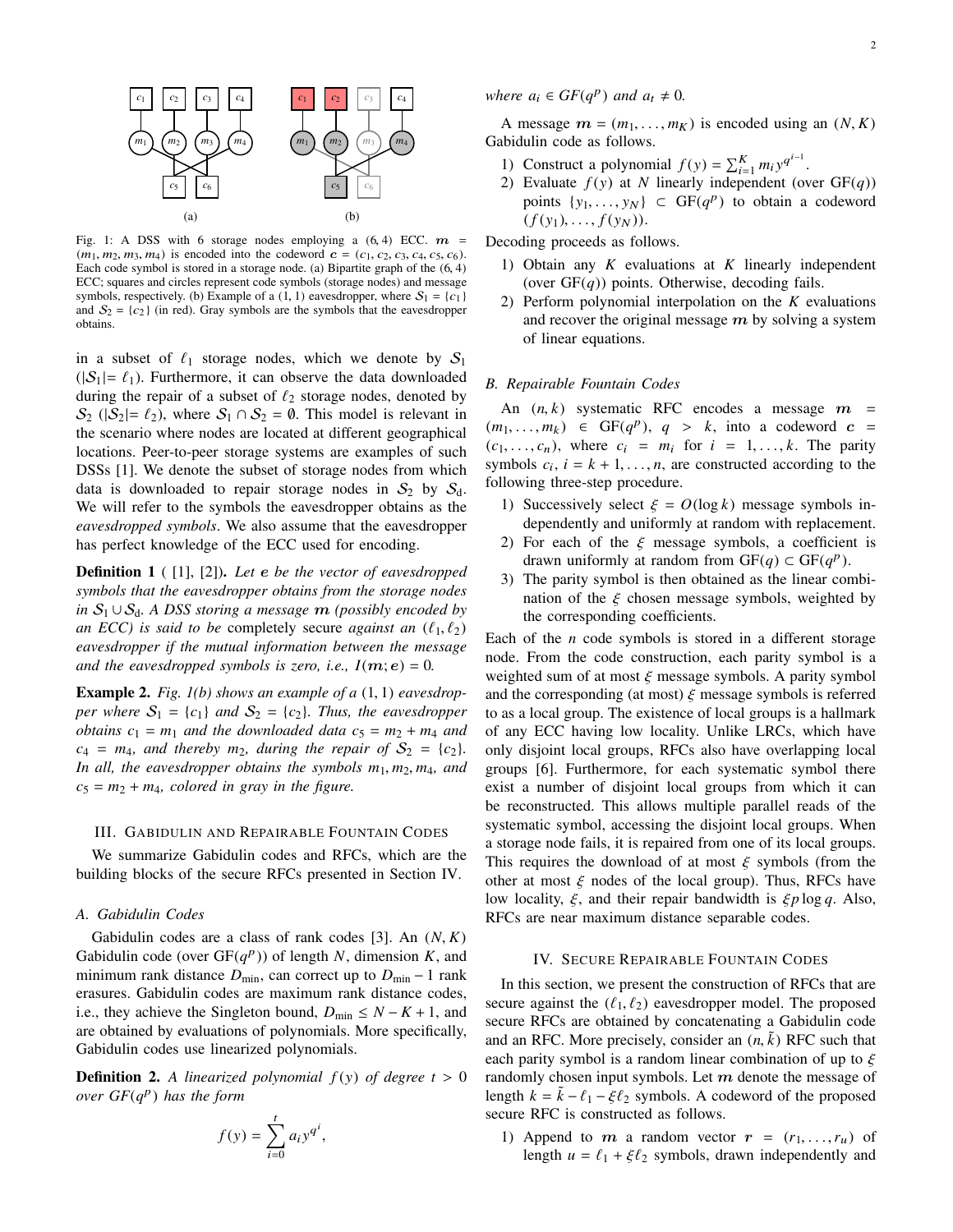uniformly at random from  $GF(q^p)$ , thus obtaining the vector  $\tilde{m} = (m, r)$ .

- 2) *Outer code.* Encode  $\tilde{m}$  using a  $(\tilde{k}, \tilde{k})$  Gabidulin code to obtain the intermediate codeword  $\tilde{c} = (\tilde{c}_1, \dots, \tilde{c}_{\tilde{k}})$  $(f(y_1),...,f(y_{\tilde{k}})).$
- 3) *Inner code*. Encode  $\tilde{c}$  using an  $(n, \tilde{k})$  RFC into the codeword  $\mathbf{c} = (c_1, \ldots, c_n)$ . The *n* code symbols are then stored in *n* storage nodes.

Remark 1. *A GF*(*q*)*-linear combination of evaluations of a* linearized polynomial  $f(y) = \sum_{i=0}^{t} a_i y^{q^i}$  of some degree *t over GF*(*q* p ) *(see Definition 2) is itself an evaluation of the same linearized polynomial. In particular,*  $\sum_{j=1}^{k} \gamma_j f(\beta_j) =$  $f\left(\sum_{j=1}^{\kappa} \gamma_j \beta_j\right)$ , where  $\kappa$  *is a positive integer,*  $\gamma_j \in GF(q)$ ,  $\alpha$   $\beta$ <sup>*j*</sup>  $\in$  *GF*(*q*<sup>*p*</sup>), *i.e.,*  $f(\cdot)$  *is a linear map over GF*(*q*) [2, *Remark 8]. Thus, each code symbol c*<sup>i</sup> *, i* = 1, . . ., *n, is an evaluation of a linearized polynomial f* (·) *of degree at most*  $\tilde{k}$  −1 *and with coefficients from*  $\tilde{m}$  *at some point*  $y_i$  ∈  $GF(q^p)$ *, i.e.,*  $c_i = f(y_i) = \sum_{j=1}^{k} \tilde{m}_j y_i^{q^{j-1}}$ i *.*

Example 3. *Fig. 2 depicts a toy example of a* (20, 10) *secure RFC for a* (1, 1) *eavesdropper. Here,*  $\tilde{m}$  *comprises*  $k = \tilde{k}$  −  $\ell_1 - \xi \ell_2 = 6$  *message symbols and*  $u = \ell_1 + \xi \ell_2 = 4$  *random symbols.*  $\tilde{m}$  *is encoded using the concatenation of a* (10,10) *Gabidulin code and a* (20, 10) *RFC. Due to the outer encoding by the Gabidulin code, each code symbol*  $c_i$ ,  $i = 1, \ldots, 20$ , *is an evaluation of a linearized polynomial (see Remark 1). Another consequence is that the final code retains the repair properties of the inner code (the RFC). For this example, the code locality is*  $\xi = 3$ *.* 

In the following, we show that the proposed secure RFCs achieve complete security for the  $(\ell_1, \ell_2)$  eavesdropper model. We first prove a sufficient and necessary condition for  $I(m; e) = 0$  using an alternative proof to the one in [1], [2].

Theorem 1. *Let* m *be a message which is stored in a DSS by first appending to it a vector* r *of random symbols and then encoding* (m, r) *by an ECC. Also, let* e *be the vector of code symbols the eavesdropper has access to. Then, the information leakage to the eavesdropper is zero, i.e.,*  $I(m; e) = 0$ , *if and only if*  $H(r|m, e) = H(r) - H(e)$ .

*Proof:* We prove the theorem using simple information theory equalities,

$$
I(m; e) = H(m) - H(m|e)
$$
  
\n
$$
\stackrel{(a)}{=} H(m) - H(m|e) + H(e|m, r)
$$
  
\n
$$
= H(m) - H(m|e) + H(e|m) - I(r; e|m)
$$
  
\n
$$
\stackrel{(b)}{=} H(e) - I(r; e|m)
$$
  
\n
$$
= H(e) - H(r|m) + H(r|e, m)
$$
  
\n
$$
\stackrel{(c)}{=} H(e) - H(r) + H(r|e, m),
$$

where (*a*) follows from the fact that  $H(e|m, r) = 0$ , since eavesdropped symbols are a function of  $m$  and  $r$ , (*b*) follows from  $H(e) - H(e|m) = H(m) - H(m|e)$ , and (*c*) follows from the fact that  $r$  and  $m$  are stochastically independent of each other, i.e.,  $H(r|m) = H(r)$ . Thus,

$$
I(m; e) = 0 \Leftrightarrow H(r|m, e) = H(r) - H(e). \tag{1}
$$



Fig. 2: A (20, 10) secure RFC. Storage nodes  $S_1 = \{c_6\}$  and  $S_2 = \{c_5\}$  are eavesdropped. Gray symbols are the symbols that the eavesdropper obtains.

We remark that in [1] and [2, Lem. 4] a sufficient condition on  $I(m; e) = 0$  was proved, whereas Theorem 1 gives a sufficient and necessary condition. ECCs for which Theorem 1 is satisfied do not leak any information, i.e., they are completely secure. In Theorem 2 below, we use the following lemma to prove that our proposed code construction is completely secure for the  $(\ell_1, \ell_2)$  eavesdropper model.

**Lemma 1.** *Consider the*  $(\ell_1, \ell_2)$  *eavesdropper model. For the proposed code construction (with*  $u = \ell_1 + \xi \ell_2$  *random symbols*  $r$ *),*  $H(e) \leq H(r) = (\ell_1 + \xi \ell_2)p \log q$ , where **e** *is the vector of code symbols the eavesdropper has access to.*

*Proof:* Consider the repair of a single storage node  $c_i$  in  $S_2$ , and let  $\Gamma^{(i)}$  denote *the* local group (there are many) used for the repair of storage node  $c_i$ . Each local group contains one inner code parity symbol and at most  $\xi$ inner code message symbols to which it is connected. Thus,  $|\Gamma^{(i)}| \leq \xi + 1$ . Since the inner code parity symbol is a GF(q)weighted linear combination of the (at most)  $\xi$  inner code message symbols from the local group,  $\Gamma^{(i)}$  contains at most  $\xi$  stochastically independent symbols. Considering the repair of all storage nodes in  $S_2$ , it follows by the argument above that at most  $\xi\ell_2$  stochastically independent inner code symbols are eavesdropped during the repair process. Also, since each storage node stores a single symbol, the eavesdropper has access to an additional  $\ell_1$  inner code symbols from the storage nodes in  $S_1$ . Hence, in total, the eavesdropper has access to at most  $\ell_1 + \xi \ell_2$  stochastically independent symbols from *c*. Thus,  $H(e) \leq (\ell_1 + \xi \ell_2)p \log q$ . Furthermore, since r contains  $u = \ell_1 + \xi \ell_2$  uniform independent random symbols,  $H(r) = (\ell_1 + \xi \ell_2)p \log q$ , and the result follows.

Theorem 2. *The code comprising of a Gabidulin code as its outer code and an RFC as its inner code, which encodes a vector*  $\tilde{m} = (m, r)$  *that consists of a message* m *of length k and a random vector* **r** *of length*  $u = \ell_1 + \xi \ell_2$  *is completely secure for the*  $(\ell_1, \ell_2)$  *eavesdropper model.* 

*Proof:* To prove security, we show that  $H(r|e, m)$  =  $H(r) - H(e)$ , which is *equivalent* to  $I(m; e) = 0$  according to Theorem 1. Each eavesdropped symbol  $e_i$ ,  $i = 1, \ldots, w$ , where  $w = |e|$ , corresponds to a code symbol and therefore is an evaluation of *f*(·) at some point  $z_i \in \{y_1, \ldots, y_n\} \subset GF(q^p)$ ,